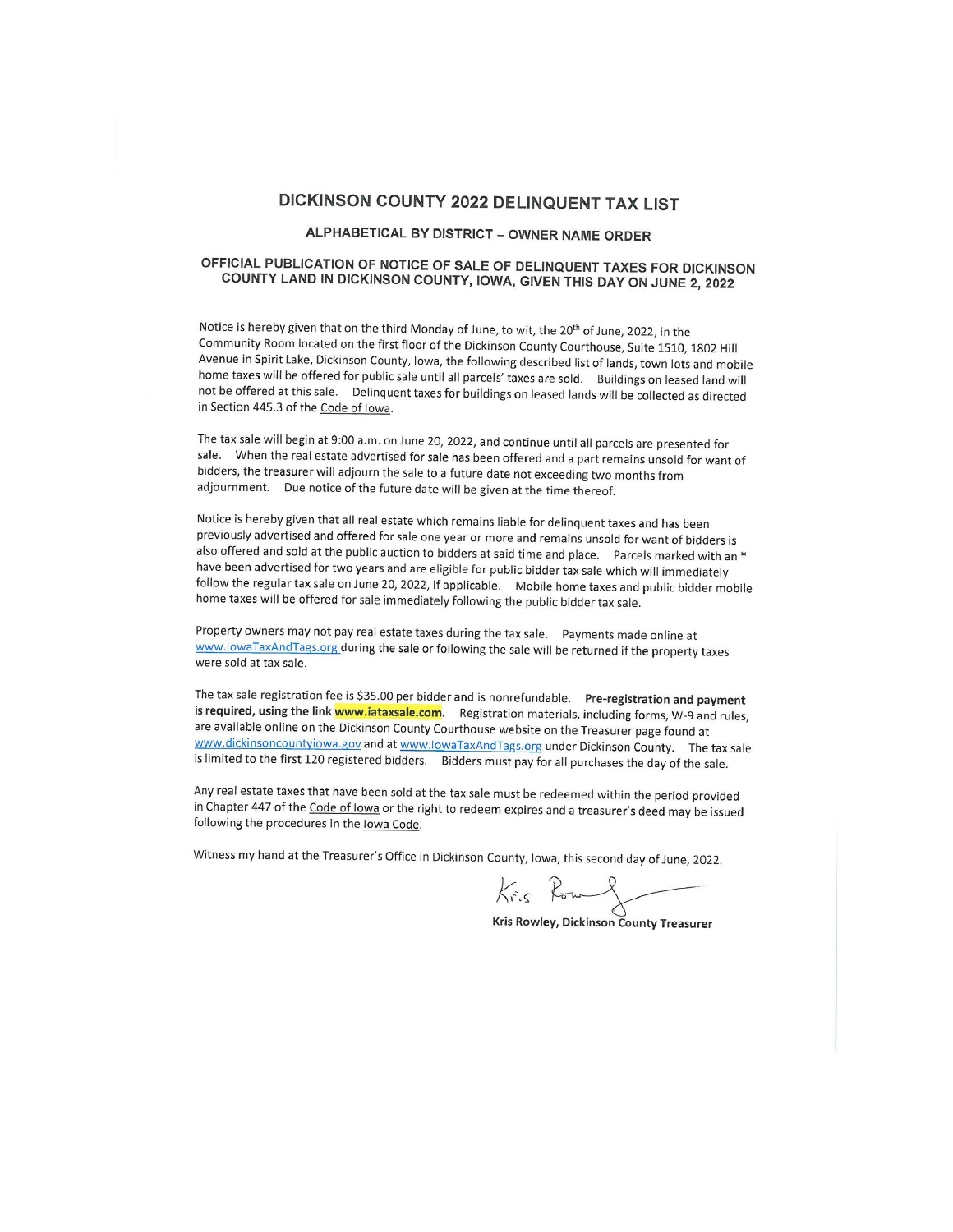# 2022 DICKINSON COUNTY DELINQUENT TAX LIST

# **APOKS - ARNOLDS PARK CITY**

| AGNEW, RUSSELL LEE AND JENNIE MARIE 0730284023<br>1) ARNOLDS PARK RETREATS AT STONE FOUNTAIN CONDOS                                            |
|------------------------------------------------------------------------------------------------------------------------------------------------|
| ANOVICA CORPORATION 0729152025<br>2) S 13 1/2' OF W 16' OF<br>LOT 5                                                                            |
| ANOVICA CORPORATION 0729152026<br>3) N 36 1/2' OF W 16' OF<br>LOT <sub>4</sub>                                                                 |
| BENSON, BRUCE A 0729355005<br>4) LOT 12 BLK 1                                                                                                  |
| BOSWORTH, ANDREA ROSE 0730284003<br>5) ARNOLDS PARK RETREATS AT STONE FOUNTAIN CONDOS                                                          |
| BOSWORTH, ANDREA ROSE 0730284077<br>6) ARNOLDS PARK RETREATS AT STONE FOUNTAIN CONDOS                                                          |
| JASPER, DONALD L AND DIANE L 0729107015<br>7) TRT IN SE COR ON ROAD<br>OF LOT 3<br>SUB DIV LOT 11                                              |
| KANNE, CHAD M 0720484824<br>8) ARNOLDS PARK BAYSIDE BRIDGE CONDO<br>TIF COMMON GROUND FOR UNIT 309 \$190.00                                    |
| KING, GARY A AND SONJA R 0720484023<br>9) ARNOLDS PARK BAYSIDE BRIDGE CONDO<br>UNIT 308 & NON TIF COMMON GROUND\$6,062.00                      |
| KING, GARY A AND SONJA R 0720484823<br>10) ARNOLDS PARK BAYSIDE BRIDGE CONDO<br>TIF COMMON GROUND FOR UNIT 308 \$392.00                        |
| KROON, BRUCE AND CINDY 0720500806<br>11) ARNOLDS PARK VACATION CABINS AT BRIDGES BAY RESORT                                                    |
| KROON, BRUCE AND CINDY 0721352006<br>12) ARNOLDS PARK VACATION CABINS AT BRIDGES BAY RESORT<br>UNIT 6 & NON TIF COMMON GROUND\$946.00          |
| MARLOW CONSTRUCTION INC AND MARLOW, CAMARON M 0720381012<br>13) ARNOLDS PARK MILLER'S PARK<br>W 7' LOT 1 & E 35' LOT                           |
| MARX, JEANETTE AND TIMOTHY 0720480006<br>14) ARNOLDS PARK CORONADO BRIDGE RES CONDO AT BRIDGES BAY<br>UNIT 105 & NON TIF COMMON GROUND\$112.00 |
| MARX, JEANETTE AND TIMOTHY 0720480806<br>15) ARNOLDS PARK CORONADO BRIDGE RES CONDO AT BRIDGES BAY<br>TIF COMMON GROUND FOR UNIT 105 \$16.00   |
| MURPHY JONES LLC 0730408030                                                                                                                    |

17) ARNOLDS PARK BENITS FIRST ADD<br>N'LY PART LOTS 3 & 4 AKA PAR "G" ..............................\$2,294.00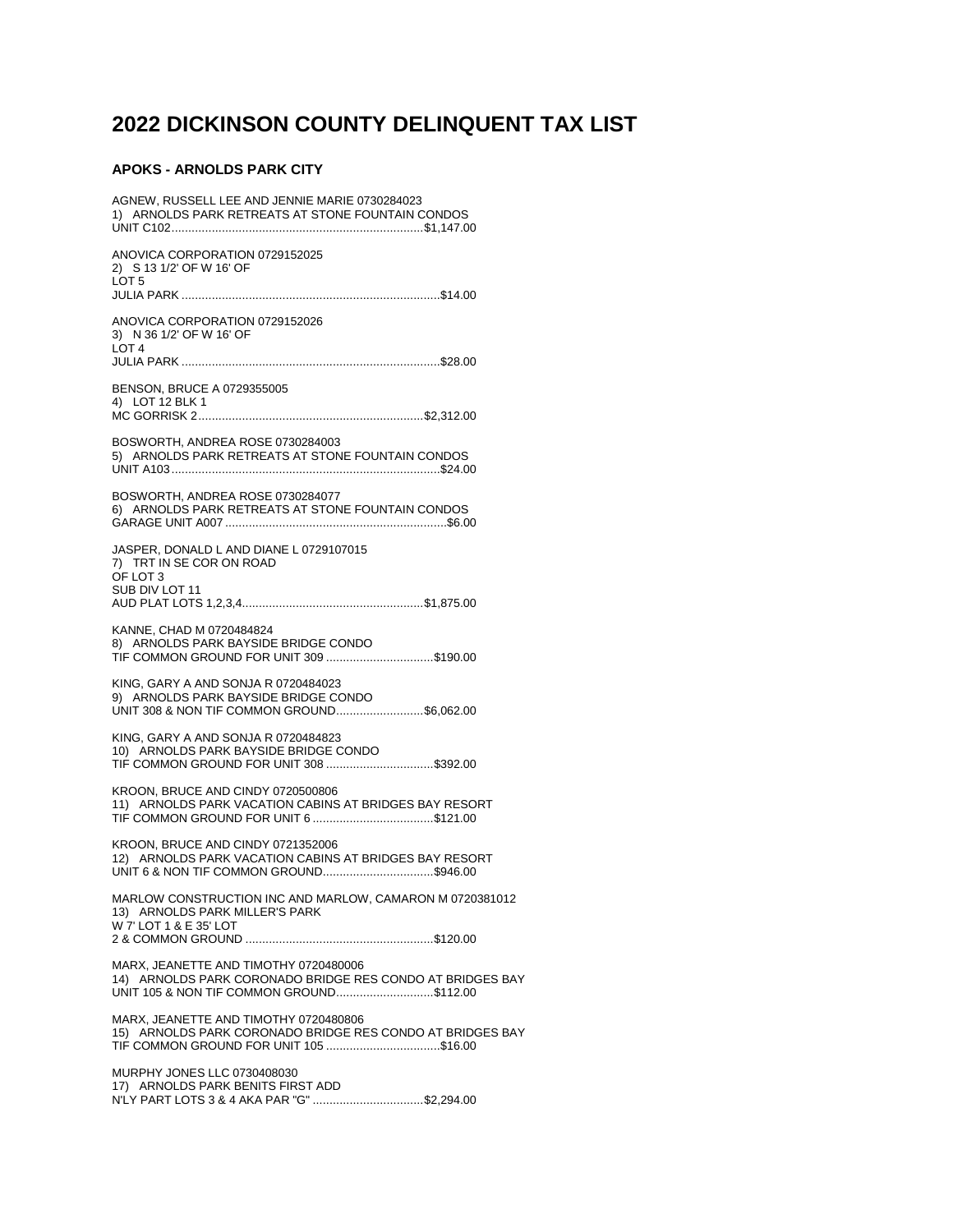| SANCHEZ, BERNARDO AND FRANCISCA C 0720478896<br>19) TIF COMMON GROUND FOR<br>UNIT 1452 TRESTLE<br><b>BRIDGE RESORT CONDO</b> |
|------------------------------------------------------------------------------------------------------------------------------|
| SANCHEZ, BERNARDO AND FRANCISCA C 0720500802<br>20) TIF COMMON GROUND FOR<br><b>UNIT 2 VACATION CABIN</b>                    |
| SCHEEPSTRA, MARK AND TRACI 0729182013<br>21) ARNOLDS PARK DAWN HARBOUR VILLAS                                                |
| SEGESKY, MICHAEL S AND LUCY M 0720479005<br>22) ARNOLDS PARK<br>UNIT 5 BRIDGES BAY                                           |
| SEGESKY, MICHAEL S AND LUCY M 0720480808<br>23) TIF COMMON GROUND FOR<br>UNIT 107 CORONADO<br><b>BRIDGE RES CONDO AT</b>     |
| THAT'S 2 LLC 0730280003<br>24) ARNOLDS PARK AUD PLAT LOTS 1 & 3<br>SECTION:30 TOWNSHIP:99 RANGE:36 CENTER GROVE TOWNSHIP     |
| VANDER HAAR, RICK AND STACEY LYNN 0729480003<br>25) ARNOLDS PARK PELICAN RIDGE                                               |

WELLS, ROBERT B AND LONA MAE 0732229019 27) ARNOLDS PARK PELICAN RIDGE 2ND SUB LOT 137 & COMMON GRD.......................................................\$35.00

# **CGOKS - CTR GROVE TWP-OKO SCH-SWR**

| ANDERSON, TARA L 0717477007<br>29) CHALSTROM BEACH REPLAT LOTS 21 TO 24<br>TOWNSHIP:99 CENTER GROVE TOWNSHIP |  |
|--------------------------------------------------------------------------------------------------------------|--|
|                                                                                                              |  |
| NAGEL, ELAINE J AND LARRY L 0716351023                                                                       |  |
| NAGEL. LARRY L AND ELAINE J 0716301013<br>32) LOT 1 BLK 2                                                    |  |
|                                                                                                              |  |

#### **CGSLN - CTR GROVE-SP LK-NON SEWER**

JOHNSEN, JEFFREY REINHARDT AND SONYA NOREEN 0707403004 33) PRUSS SUBDIV SECTION:144 TOWNSHIP:99 RANGE:8 CENTER GROVE TOWNSHIP LOT 8 PRUSS' SUBDIV..........................................................\$646.00 JOHNSEN, JEFFREY REINHARDT AND SONYA NOREEN 0707403005 34) PRUSS SUBDIV SECTION:144 TOWNSHIP:99 RANGE:7 CENTER GROVE TOWNSHIP LOT 7 PRUSS' SUBDIV..........................................................\$189.00 ROCK SOLID MASONRY MIDWEST LLC 0710151011

36) HAWN STORAGE PARK LOT 4......................................................................................\$261.00

## **CGSLS - CENTER GR TWP-SP LK-SEWER**

BARBER, SUSAN 0711352021 37) LOT 11 BLK 8 UNIT 2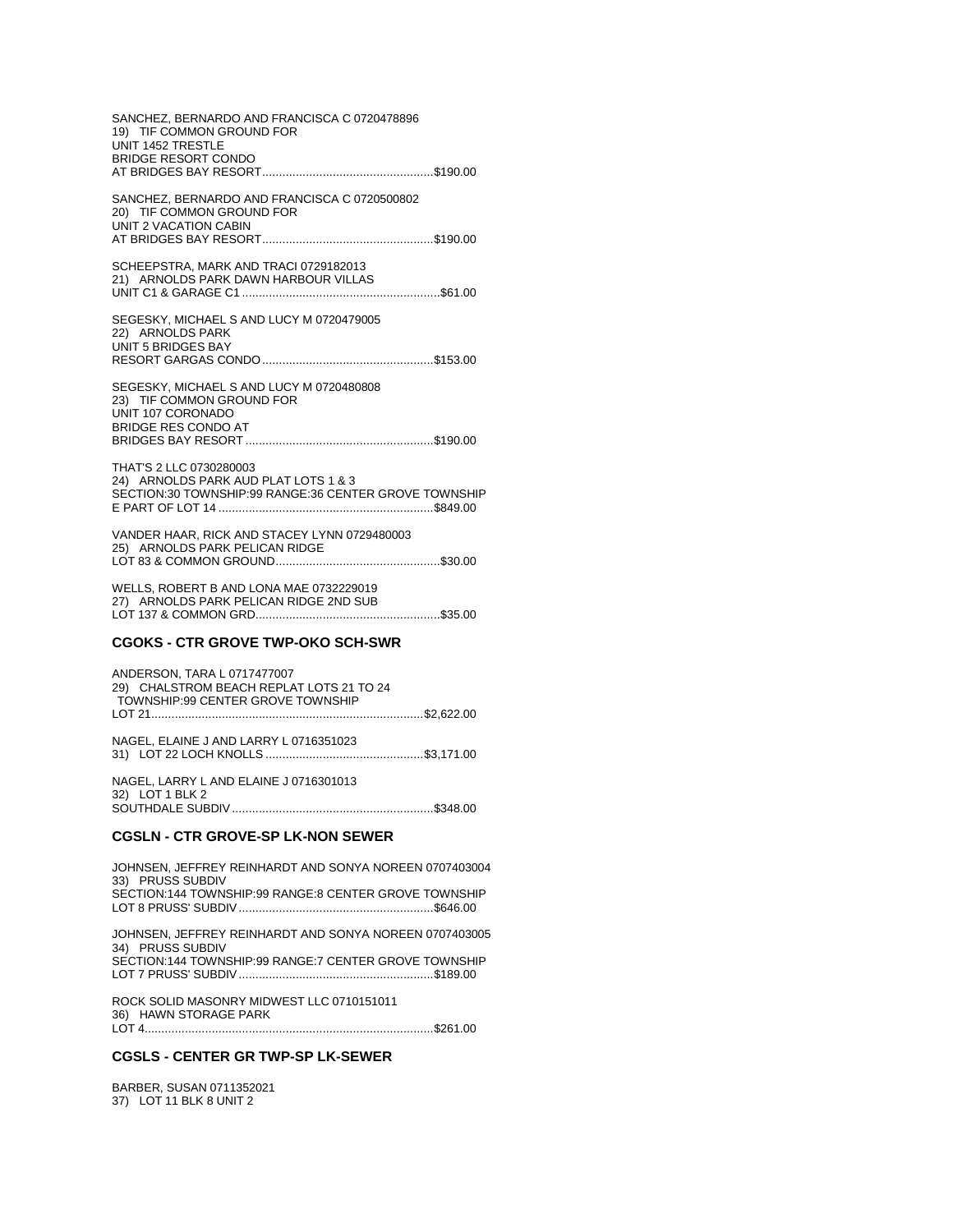| BARBER, SUSAN 0711352022<br>38) LOT 10 BLK 8 UNIT 2                                                                       |
|---------------------------------------------------------------------------------------------------------------------------|
| BO HOUSE LLC 0711351006<br>39) ARTHUR HEIGHTS<br>SECTION:100 TOWNSHIP:99 RANGE:7 CENTER GROVE TOWNSHIP                    |
| DUVALL, ERIK DBA ERIK DUVALL CONSTRUCTION 0711154003<br>40) EAST OKOBOJI BEACH<br>TOWNSHIP:99 CENTER GROVE TOWNSHIP       |
| JOHNSON, LISA TRUSTEE 0714103004<br>41) EAST OAK ESTATES<br>TOWNSHIP:99 CENTER GROVE TOWNSHIP                             |
| KIRSCHBAUM, JASON AND KASEY 0714127008<br>43) EAST OAK ESTATES<br>TOWNSHIP:99 CENTER GROVE TOWNSHIP                       |
| KIRSCHBAUM, JOSHUA J AND CARISSA R FAMILY TRUST 0703103003<br>44) POLLARDS SUBDIV<br>TOWNSHIP:99 CENTER GROVE TOWNSHIP    |
| KLEIBACKER, DERIK WILSON AND GILLIS, ANITA WILLIAMS 0710452008<br>45) S 1/2 LOT 271 AND ALL<br>LOT 273 & COMMON GRND      |
| KOLACIA, CRAIG V AND AMY M 0711353040<br>46) ARTHUR HEIGHTS<br>TOWNSHIP:99 CENTER GROVE TOWNSHIP                          |
| PLANTING, NATHAN D 0711176011<br>48) EAST OKOBOJI BEACH<br>TOWNSHIP:99 CENTER GROVE TOWNSHIP                              |
| PLANTING, NATHAN D 0711176012<br>49) EAST OKOBOJI BEACH<br>TOWNSHIP:99 CENTER GROVE TOWNSHIP                              |
| DLSLN - DIAMOND LK TWP-SP LK SCH                                                                                          |
| GOODELL, TOBI LEA AKA TOBI 0234300006<br>61) SECTION:34 TOWNSHIP:100 RANGE:37 DIAMOND LAKE TOWNSHIP<br>3.50 AC TRT AKA    |
| SANDERSFELD, BRIAN D AND RHONDA G 0234126004<br>62) MONTGOMERY<br>SECTION:204 TOWNSHIP:100 RANGE:B. DIAMOND LAKE TOWNSHIP |

TRT IN SE COR OF LOT B MONTGOMERY ..................................................................\$486.00 SIMPSON, ADAM JAMES AND TASHA RAYE 0233300029

63) TUNGLAND ACRES TOWNSHIP:100 DIAMOND LAKE TOWNSHIP LOT 3 EXC IRREG TRTS .......................................................\$494.00

# **EXHLN - EXCELSIOR TWP-HLP SCH**

WUEBKER, CHAD 0514300006 65) SECTION:14 TOWNSHIP:99 RANGE:38 EXCELSIOR TOWNSHIP TRT IN SW COR SE SW......................................................\$2,067.00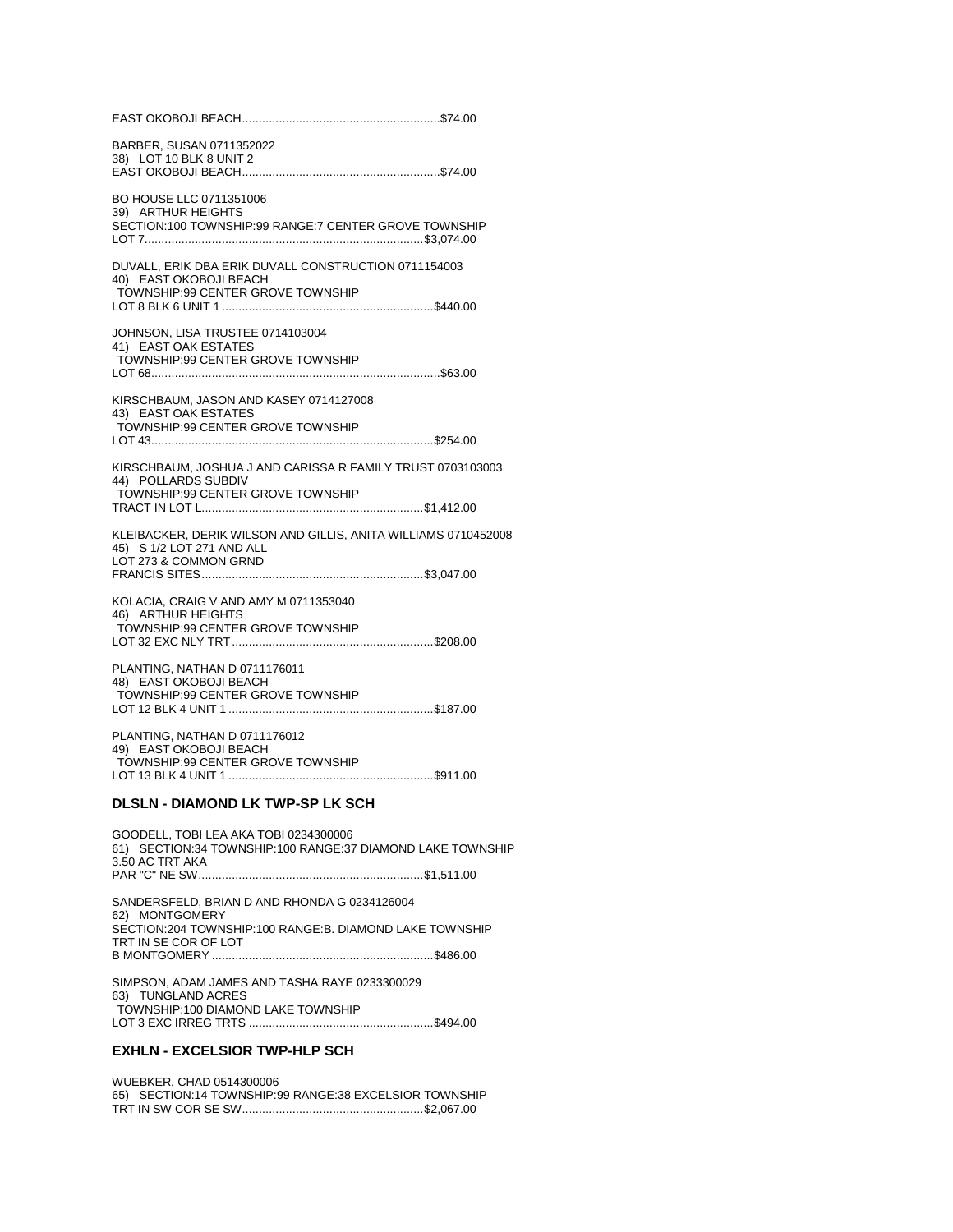#### **FLPHL - LAKE PARK CITY-FARMLAND**

SIEMERS, LEONA 0127230022 66) LOTS 12-21 BLK 3 & LOTS 14-21 BLK 4 BOCKS ADD FARMLAND SPECIAL LEVY.....................................................\$23.00

# **LDTRN - LLOYD TOWNSHIP-GRAETTINGER-TERRIL SCHOOL**

ROBINSON, CLIFTON 1214100008 70) SECTION:14 TOWNSHIP:98 RANGE:35 LLOYD TOWNSHIP 4.989 AC TRT AKA PARC A IN NW NW ................................................................\$806.00 WOLLNER, MARJORIE A TRUSTEE ETAL 1217100001 71) SECTION:17 TOWNSHIP:98 RANGE:35 LLOYD TOWNSHIP NW NW...................................................................................\$561.00 WOLLNER, MARJORIE A TRUSTEE ETAL 1217100003 72) SECTION:17 TOWNSHIP:98 RANGE:35 LLOYD TOWNSHIP SW NW...................................................................................\$570.00 WOLLNER, MARJORIE A TRUSTEE ETAL 1219300001 73) SECTION:19 TOWNSHIP:98 RANGE:35 LLOYD TOWNSHIP NW SW...................................................................................\$569.00 WOLLNER, MARJORIE A TRUSTEE ETAL 1219300002 74) SECTION:19 TOWNSHIP:98 RANGE:35 LLOYD TOWNSHIP NE SW....................................................................................\$574.00 WOLLNER, MARJORIE A TRUSTEE ETAL 1219300003 75) SECTION:19 TOWNSHIP:98 RANGE:35 LLOYD TOWNSHIP SW SW...................................................................................\$537.00 WOLLNER, MARJORIE A TRUSTEE ETAL 1219300004 76) SECTION:19 TOWNSHIP:98 RANGE:35 LLOYD TOWNSHIP SE SW....................................................................................\$566.00 WOLLNER, MARJORIE A TRUSTEE ETAL 1219400001 77) SECTION:19 TOWNSHIP:98 RANGE:35 LLOYD TOWNSHIP NW SE....................................................................................\$593.00 WOLLNER, MARJORIE A TRUSTEE ETAL 1219400002 78) SECTION:19 TOWNSHIP:98 RANGE:35 LLOYD TOWNSHIP NE SE.....................................................................................\$574.00 WOLLNER, MARJORIE A TRUSTEE ETAL 1219400003 79) SECTION:19 TOWNSHIP:98 RANGE:35 LLOYD TOWNSHIP SW SE....................................................................................\$564.00 WOLLNER, MARJORIE A TRUSTEE ETAL 1219400005 80) SECTION:19 TOWNSHIP:98 RANGE:35 LLOYD TOWNSHIP SE SE EXC TRT .....................................................................\$439.00 WOLLNER, MARJORIE A TRUSTEE ETAL 1230200001 81) SECTION:30 TOWNSHIP:98 RANGE:35 LLOYD TOWNSHIP NW NE....................................................................................\$579.00 WOLLNER, MARJORIE A TRUSTEE ETAL 1230200007 82) SECTION:30 TOWNSHIP:98 RANGE:35 LLOYD TOWNSHIP NE NE EXC TRACT 472.98'X1093.24' ....................................................................\$401.00 **LPHLN - LAKE PARK CITY** 

DELGADO, DONALD A 0127310005 83) LAKE PARK PLAT BY CORY ETAL LOTS 5 AND 6 BLK 10.........................................................\$1,577.00

HAWN, JEAN E 0127205014 84) W 84' OF E 144' OF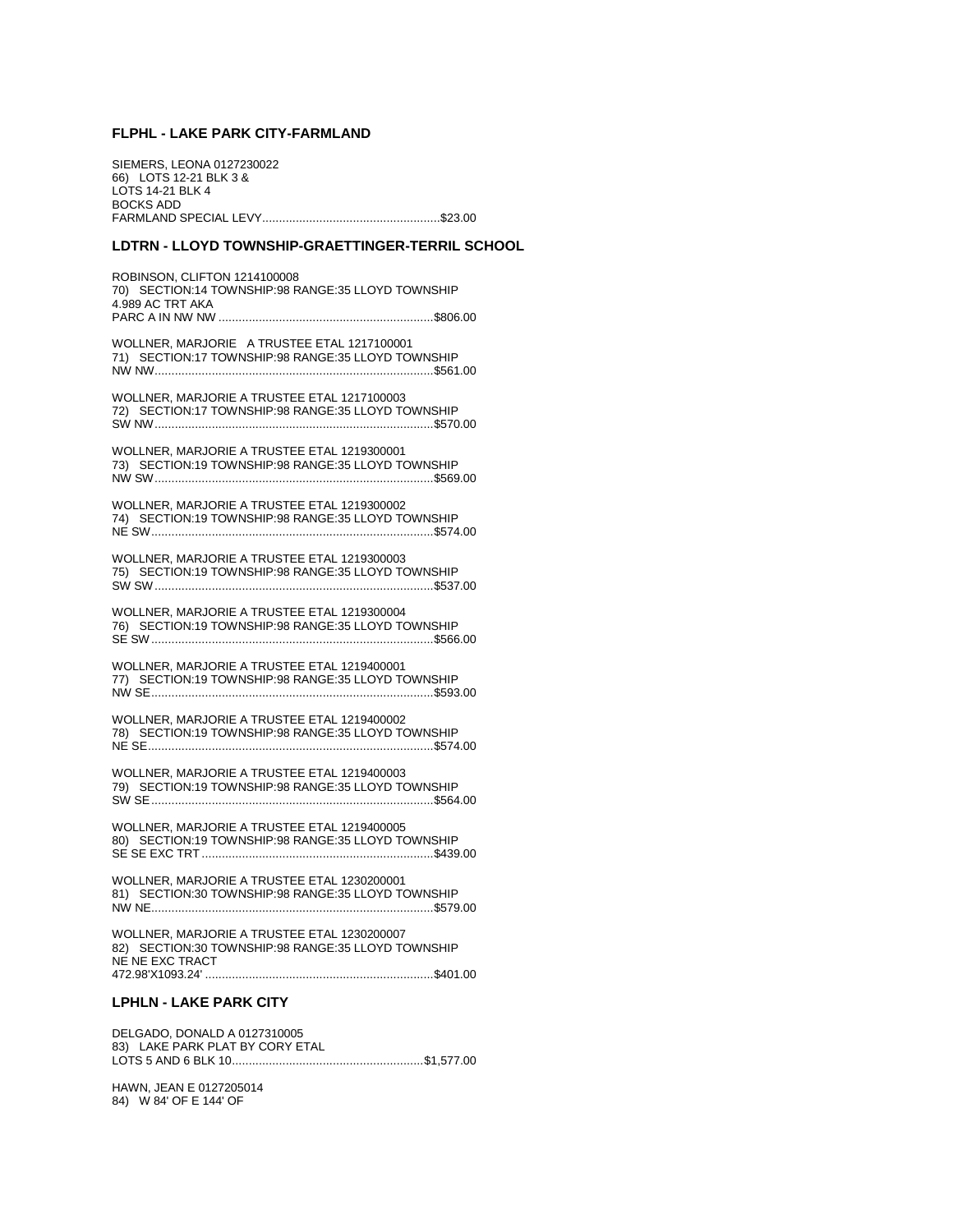|--|--|

LAKE, RYAN 0127281021 85) LAKE PARK AUD PLAT BLK 1 CHRYSLERS 2ND ADDN NE'LY TRT AKA PAR "F" IN LOT 14 .......................................\$775.00

LAKE, RYAN M 0127281017 86) N 22'LOT 13&SE'LY TRT LOT 14 AKA PARCEL "E" AUD PLAT BLK 1 CHRYSLERS 2ND ADDN .......................................................\$584.00

LAKE, RYAN M 0134102012 87) LAKE PARK SILVER LAKE HEIGHTS LOT 22 BLK 1 ...........................................................................\$76.00

LAKE, RYAN M AND NICOLE J 0134151015 88) LAKE PARK 2ND ADDN LAKESIDE LOT 11 EXC S 5 FT .............................................................\$2,486.00

MOORE, TONY R 0127178005 90) N 1/2 EXC W'LY 120' OF LOT 86 1/2 PLAT BY SHIMER ..................................................................\$978.00

ROSSOW, JERAD D 0127103004 94) LAKE PARK CHRYSLERS SUBDIV LOT 1 K AND V LOT 4 BLK 8 .............................................................................\$54.00

SLATER, ALAN K 0127308007 95) LOTS 1, 2, AND 3 BLK 8 PLAT BY CORY ...........................................................\$288.00

THIESSEN, WHITNEY 0127205015 96) LAKE PARK CHRYSLERS ADDN E 60' OF BLK 1 .......................................................................\$349.00

THOMPSON, CAROL LLC 0127312007 97) LAKE PARK PLAT BY CORY ETAL PT LOTS 1,2 & 3 BLK 12 AKA UNIT 1.......................................\$94.00

#### **LVOKS - LKVILLE TWP-OKO SCH-SEWER**

NODLAND INVESTMENT CORPORATION 0626101007 99) NODLAND COMMERCIAL PARK SECTION:563 TOWNSHIP:99 RANGE:ROAD LAKEVILLE TOWNSHIP PRIVATE ROAD NODLAND COMMERCIAL PARK ...............................................................\$71.00

#### **LVSLS - LAKEVILLE TWP-SL SCH-SEWR**

C PROPERTIES LLC 0602227002 100) TRIBOJI BEACH TOWNSHIP:99 LAKEVILLE TOWNSHIP EXC TRT TAKEN FOR HWY COMMISSION LOTS 14 & 15 BLK 33 .......................................\$57.00

DELGADO, DONALD A AND LISA J 0601199005 101) LOTS 28 & 29 SUB DIV S 390 BLK V METHODIST CAMP.............................................................\$1,550.00

HACKER, CHARLES E AND MARY E 0601198002 102) LOT 23 SUB DIV S 390 BLK V METHODIST CAMP................................................................\$510.00

HAUGEN, NICHOLAS A AND JENNIFER M AND HAUGEN, NICHOLAS E 0602330027 104) WEST OKOBOJI HARBOR TOWNSHIP:99 LAKEVILLE TOWNSHIP LOT 2 WEST OKOBOJI HARBOR 2ND ADD & LOT 54 WEST OKOBOJI HARBOR..................................................\$243.00

MINNE-DO-KA SPRINGS LLC 0611401026 107) AUD PLAT 121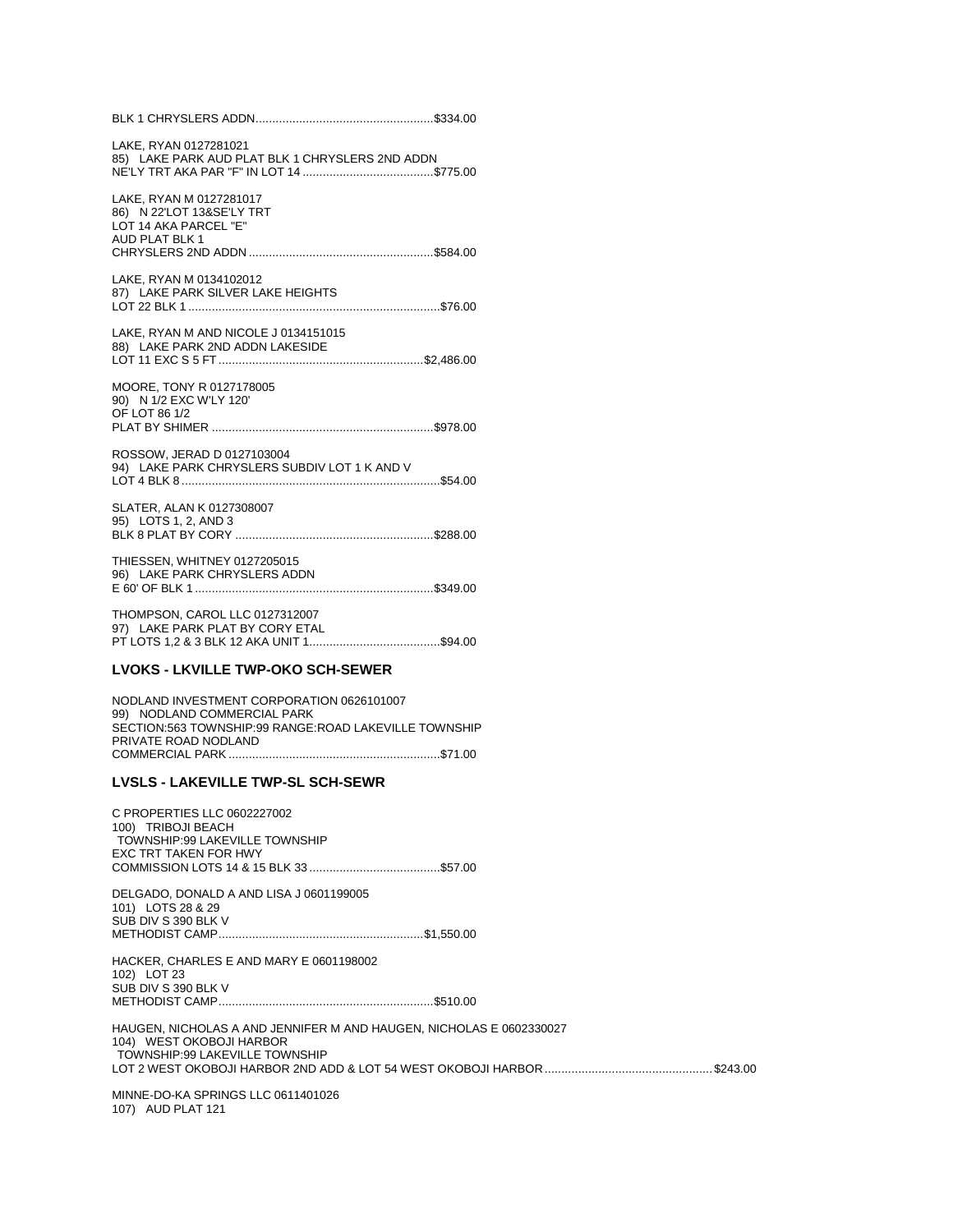| TOWNSHIP:99 LAKEVILLE TOWNSHIP                                                                                                                                                |
|-------------------------------------------------------------------------------------------------------------------------------------------------------------------------------|
| MINNE-DO-KA SPRINGS LLC 0611401027<br>108) AUD PLAT 121<br>TOWNSHIP:99 LAKEVILLE TOWNSHIP<br>LOT 53 EXC E'LY                                                                  |
| MORVAN LLC 0611327005<br>109) AUD PLAT 121 LOT:55<br>TOWNSHIP:99 LAKEVILLE TOWNSHIP<br>IRREG TRTS IN LOTS 55 & 56 AND NW'LY TRT IN INNER LANE AKA PARCELS "Q" AND "R"\$273.00 |
| MORVAN LLC 0611401034<br>110) AUD PLAT 121<br>TOWNSHIP:99 LAKEVILLE TOWNSHIP                                                                                                  |
| NUNES, ANTHONY AND LORI 0602378003<br>111) WEST OKOBOJI HARBOR<br>TOWNSHIP:99 LAKEVILLE TOWNSHIP                                                                              |
| SCHULER, ERIC W AND JACLYN M 0601104008<br>113) WEATHER END 2ND SUBDIV<br>TOWNSHIP:99 LAKEVILLE TOWNSHIP                                                                      |
| SPEER, ROBERT D AND BARBARA TRUSTEES 0601152006<br>114) N 1/2 LOT 4, ALL LOT 7<br>& 10' ALLEY BTWN                                                                            |
| VANDERHAAG, JOHN M LIVING TRUST AND VANDERHAAG, AMY JO LIVING TRUST 0601128019<br>121) P M STORAGE CONDOMINIUMS<br>TOWNSHIP:99 LAKEVILLE TOWNSHIP                             |
| WELLS, MACKENZIE E AND CARLEY A CO-TRUSTEES 0601128017<br>122) P M STORAGE CONDOMINIUMS<br>TOWNSHIP:99 LAKEVILLE TOWNSHIP                                                     |
| <b>MDOKS - MILFORD CITY</b>                                                                                                                                                   |
| BOUSE, NOAH PAUL 0731481002<br>124) MILFORD HUNTER HILLS                                                                                                                      |
| FRITZ, ROBERT J AND DONNA 1106351007<br>126) W 13' OF E 78' AND N<br>5' OF E 65' OF LOT 1<br>AND ALL OF LOT 2                                                                 |
| GEHRELS, SUZANNE M 1012128017<br>127) MILFORD WESTGATE                                                                                                                        |
| JULIUS, MICHAEL D 1001485023<br>130) MILFORD MAUDES REPLAT BLK 4 CATHOLIC CHURCH ADD<br>ALL LOT 2 & N 1/2                                                                     |
| <b>JULIUS, MICHAEL D 1012282008</b><br>131) MILFORD NORTH MILFORD                                                                                                             |
| LAUVER, MANDY AND JASON 1012287005<br>132) MILFORD NORTH MILFORD<br>S 1/2 OF LOT 5 AND                                                                                        |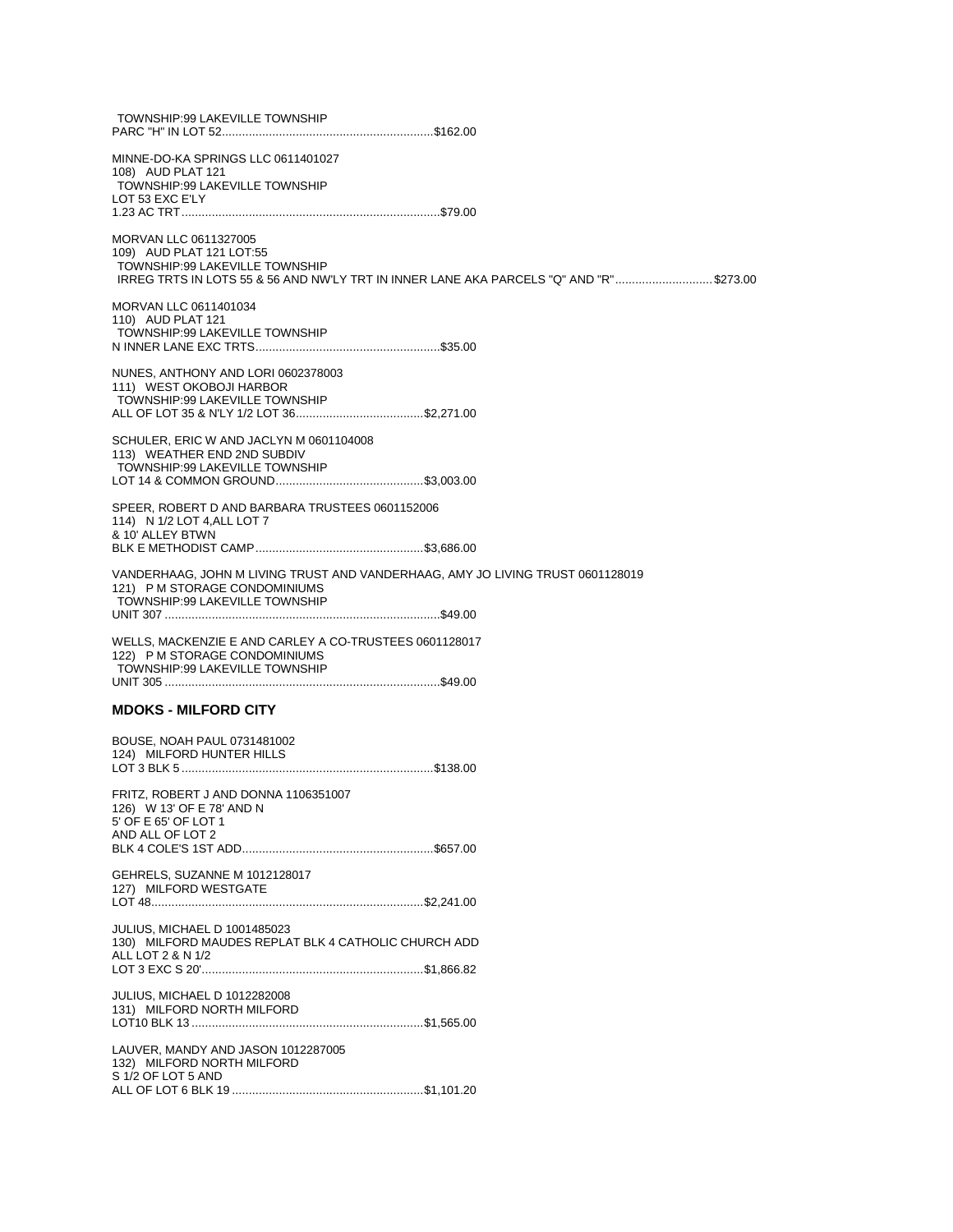| LUNDGREN, TODD AND LISA 0731479013<br>133) MILFORD THE PONDS AT HUNTER HILLS                                      |
|-------------------------------------------------------------------------------------------------------------------|
| NEWGARD, JOHN AND JENNIFER 0731483004<br>135) MILFORD THE PONDS AT HUNTER HILLS                                   |
| PFEIFER, JAMES S AND LORI R 1107301025<br>136) LOT 53 BLK 1                                                       |
| PFEIFER, JAMES S AND LORI R 1107301026<br>137) LOTS 50, 51 AND 52<br>BLK 1                                        |
| SMITH, W T 0731306040<br>138) GARAGE 10<br>664 TERRACE PK BLVD                                                    |
| STAYDOHAR, FRANK 1012230003<br>139) MILFORD NORTH MILFORD                                                         |
| STAYDOHAR, FRANK 1012230004<br>140) MILFORD NORTH MILFORD                                                         |
| STEPHENSON, THOMAS JOHN 1107153009<br>141) PARCEL 50' X 100'<br><b>BEING PART BLK 25 AND</b><br>ADJ STREET BLK 25 |
| THANGHLIANG, FREDDY CHAN TLUNG AND LUCY T 1107101010<br>142) MILFORD BOWDLE AND ADAMS ADD<br>E 50' OF W 150' OF   |
| WHARTON, MASON 1012204010<br>143) MILFORD AUD PLAT 118                                                            |
| <b>MIOKN - MILFORD TWP-OKO SCH-NOSWR</b>                                                                          |

ADAMS, TERRY 1116100011 146) SECTION:16 TOWNSHIP:98 RANGE:36 MILFORD TOWNSHIP 5.12 AC TRT AKA PARC 

WELLS, CARLEY A 1105151023 151) SECTION:05 TOWNSHIP:98 RANGE:36 MILFORD TOWNSHIP 3.07 AC TRT AKA PARCELS "H" & "J" SW NW .......................\$287.00

WOODLYN HILLS INC 1105400022 157) SECTION:05 TOWNSHIP:98 RANGE:36 MILFORD TOWNSHIP TRT 200'X250' EXC TRT NW COR E 7 1/2 AC SW SE ..........\$499.00

# OKOKS - OKOBOJI CITY-OKO COMM SC

AQUALEO LLC 0717380008 161) OKOBOJI EAST OAKS VILLAGE CONDOMINIUM 

FABER, DAVID AND KAY 0717453087 

OLSON, SUSAN M 0718305006 165) SLY 20' LOT 15, ALL LOT 16 & NLY 20' LOT 17 BLK H & COMMON GRD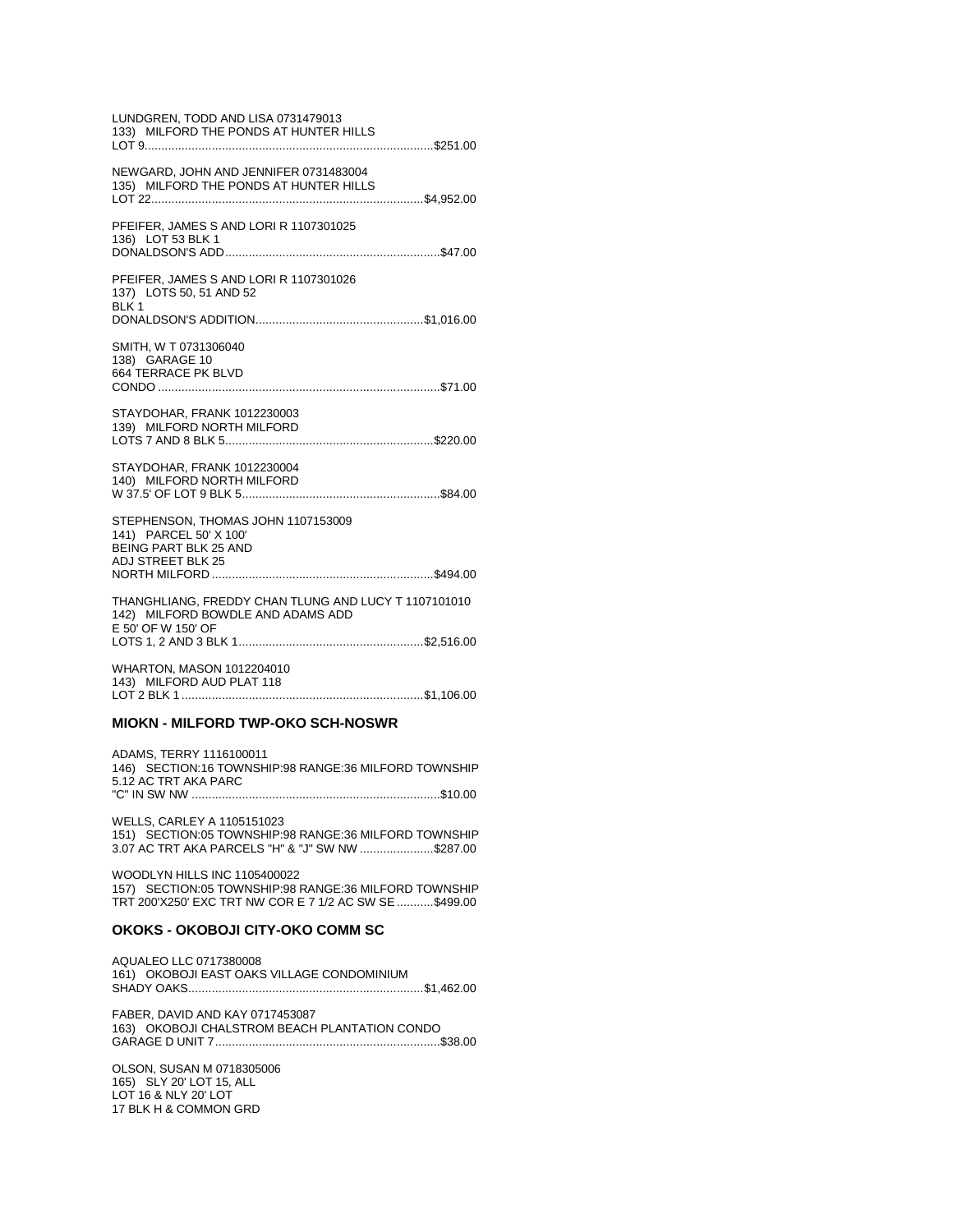|--|--|--|--|--|--|--|

RED C AND C PROPERTIES LLC 0717326033 166) OKOBOJI REDING'S SUBDIV LOT:C. LOT C EXC S 206.76' OF W 195.00'.................................\$16,889.00

THADEN, RICKY D TRUST 0717379011 

# **OKSLS - OKOBOJI CITY-SP LAKE SCH**

HARDING INVESTMENTS LTD A LTD PARTNERSHIP 0613276002 168) S PART OF LOT 4 AND ALL OF LOT 5 

#### **ORSLS - ORLEANS CITY**

KIRSCHBAUM, JOSH J 0327355025 169) ORLEANS MANDYVILLE ESTATES 2ND ADD LOT 2 EXC N 48' & ALL KIRSCHBAUM, JOSHUA J AND CARISSA R FAMILY TRUST 0327378015 170) ORLEANS SECTION:27 TOWNSHIP:100 RANGE:36 SPIRIT LAKE TOWNSHIP N 141.25' OF S 405.25' OF E 5 AC OF N 1/2 KIRSCHBAUM. JOSHUA J AND CARISSA R FAMILY TRUST 0327378017 171) ORLEANS WEDEKING ADD PODOWSKI, ADAM M AND MARTHA K 0327356004 175) ORLEANS AUD PLAT 103 

SCHUTTE, SHELLY J TRUSTEE 0322176006 176) ORLEANS CEDAR RAPIDS BEACH 

#### OTOKN - OKOBOJI TWP-OKO SCH-NOSWR

BIRCHARD, MARK 1035300005 177) SECTION:35 TOWNSHIP:98 RANGE:37 OKOBOJI TOWNSHIP 

CHAFFIN, ROBERT W 1024300003 179) SECTION:24 TOWNSHIP:98 RANGE:37 OKOBOJI TOWNSHIP 

CHAFFIN, ROBERT W 1024400001 180) SECTION:24 TOWNSHIP:98 RANGE:37 OKOBOJI TOWNSHIP 

CHAFFIN, ROBERT W 1024400002 181) SECTION:24 TOWNSHIP:98 RANGE:37 OKOBOJI TOWNSHIP 

GRAFF, SHAYNE 1012336006 182) MILL CREEK CONDO X TOWNSHIP:98 OKOBOJI TOWNSHIP 

HOOVER, LARRY K 1003200005 183) SECTION:03 TOWNSHIP:98 RANGE:37 OKOBOJI TOWNSHIP 

SEWELL, MATTHEW R AND MELISSA 1016100010 185) SECTION:16 TOWNSHIP:98 RANGE:37 OKOBOJI TOWNSHIP 

WILLEMSSEN, VICKIE A 1010126009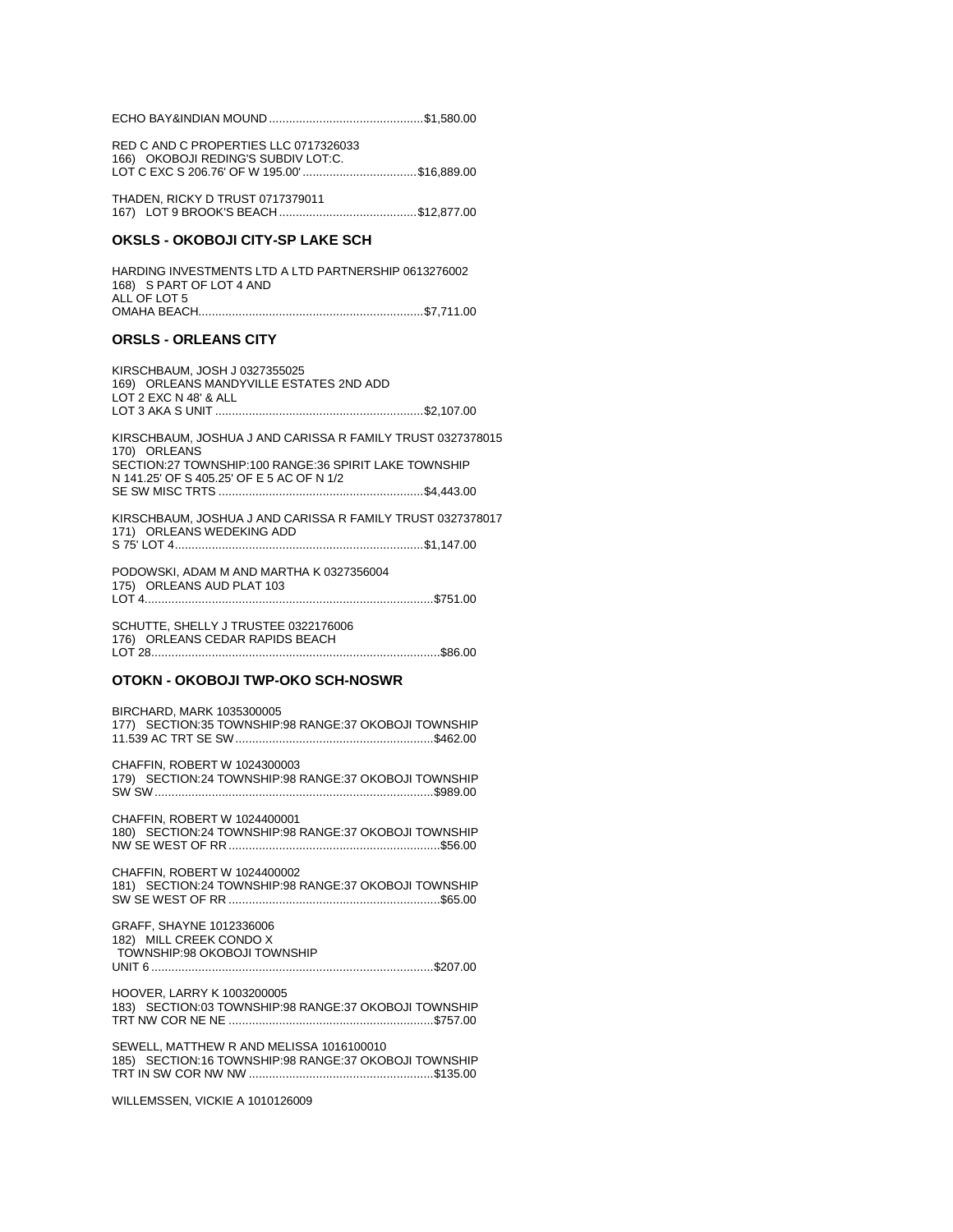187) WEST SIOUX ESTATES SECTION:710 TOWNSHIP:98 RANGE:6 OKOBOJI TOWNSHIP LOT 6 WEST SIOUX ESTATES.........................................................\$711.00

#### **RLESN - RICHLAND TWP-ESTH SCHOOL**

MIDWEST RAILROAD PROPERTIES % UNION PACIFIC RR CO 0801503007 188) SECTION:01 TOWNSHIP:99 RANGE:35 RICHLAND TOWNSHIP RR ROW SE NE .....................................................................\$139.00

#### **RLSLN - RICHLAND TWP-SP LAKE SCH**

WICKS, PAULA AND SCOTT 0805100008 191) SECTION:05 TOWNSHIP:99 RANGE:35 RICHLAND TOWNSHIP 2.60 AC TRT AKA PAR "B" NW NW............................................\$9.00

#### **SIHLN - SILVER LAKE TWP-HLP SCH**

BRONS, DOUGLAS MICHAEL ETAL 0107100003 192) SECTION:07 TOWNSHIP:100 RANGE:38 SILVER LAKE TOWNSHIP WLY PT OF LOT 4..................................................................\$728.00

BRONS, DOUGLAS MICHAEL ETAL 0107300005 193) SECTION:07 TOWNSHIP:100 RANGE:38 SILVER LAKE TOWNSHIP WLY PT OF NW SW ...............................................................\$594.00

LAKE, RYAN AND NICOLE 0121400008 194) SECTION:21 TOWNSHIP:100 RANGE:38 SILVER LAKE TOWNSHIP 3.97 AC TRT SE COR SE SE (AKA PARCEL A) ...........................................................\$1,175.00

#### **SLSLS - SPIRIT LAKE CITY**

RR OFF PLAT E 1/2 NE&

| 2-3 LAKELAND SQUARE LLC 0704186031<br>195) SPIRIT LAKE BROWNELLS ADD<br>E 60' LOT 1 & N 2' LOT 2 EXC E 60' OF N 20' \$1,118.00 |
|--------------------------------------------------------------------------------------------------------------------------------|
| A E F PROPERTIES LLC 0704283011<br>196) SPIRIT LAKE OSBORNE'S ADD<br>E 100' OF LOT 5 & N                                       |
| AFM PROPERTIES RENTALS LLC 0704334008<br>197) SPIRIT LAKE ORIGINAL TOWN                                                        |
| ALD INVESTMENT LLC 0708204025<br>198) SPIRIT LAKE STORAGE CITY CONDOMINIUMS                                                    |
| ALD INVESTMENT LLC 0708204026<br>199) SPIRIT LAKE STORAGE CITY CONDOMINIUMS                                                    |
| FOWLER, REBECCA M 0709330002<br>204) LOT 1<br>SOUTHERN HILLS                                                                   |
| FRANGENBERG, MICHAEL A AND LISA J 0704381005<br>205) SPIRIT LAKE LOERVIEW 2ND ADD                                              |
| GRAFF, SHAYNE J 0704408004<br>207) SPIRIT LAKE UNION LAND COMPANY FIRST ADD                                                    |
| GROTHAUS, DUWAYNE AND PATTY D 0709101007<br>209) 8-99-36<br>N 257'&TRT 28'X20'EXC<br>ELY PT IN SUDV H E OF                     |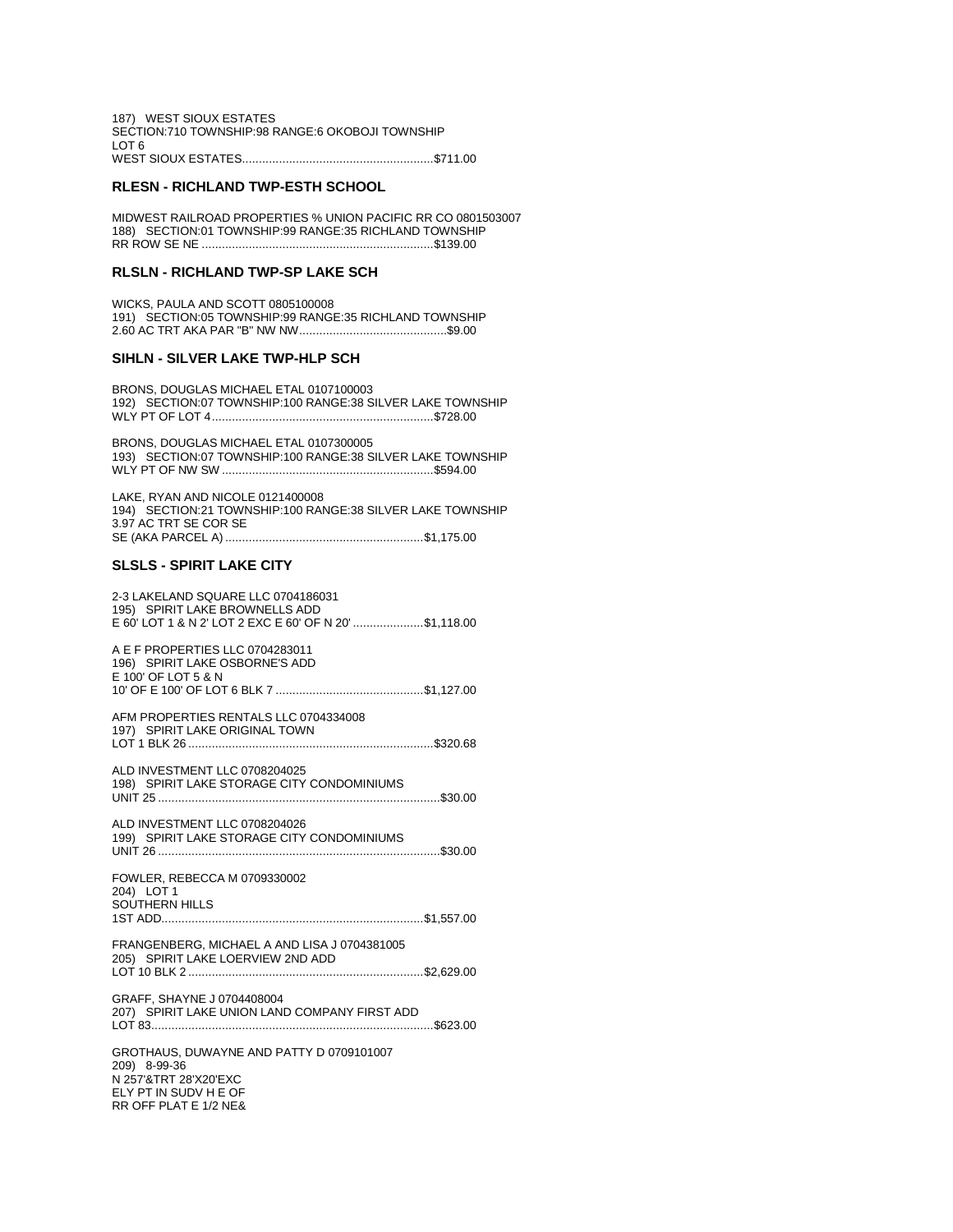| HAGEDORN, BRANDON AND KELLI 0704430007<br>210) SPIRIT LAKE MABEL'S ADDN                                |
|--------------------------------------------------------------------------------------------------------|
| HOOVER, LARRY K 0704251003<br>212) SPIRIT LAKE RICES'S ADDN                                            |
| JOHNSON, MICHAEL H AND JENELL M 0704403005<br>214) E 10' OF LOT 149 AND<br>W 53' OF LOT 150            |
| JONES, RICHARD L AND ST PIERRE, LEOLA M 0704381024<br>215) LOT 9                                       |
|                                                                                                        |
| KIRSCHBAUM, JOSHUA J AND CARISSA R FAMILY TRUST 0706252001<br>216) SPIRIT LAKE BRIDGEWATER CONDOMINIUM |
| LENDCO HOLDINGS LLC 0704283012<br>217) SPIRIT LAKE OSBORNE'S ADD                                       |
| MCKNIGHT, TROY 0704431019<br>219) N 55' OF LOT 12 AUD                                                  |
|                                                                                                        |
| MISTRY, SURESH H AND PAYAL S 0705252005<br>220) SPIRIT LAKE AUD PLAT 108                               |
| MORROW, SCOTT;MORROW, CORY & MORROW, TODD 0704482002<br>221) SPIRIT LAKE TUSCULUM BEACH                |
| NAAB, GWEN M 0704205007<br>222) E 91' OF LOTS 4 AND 5                                                  |
| ODT HOLDINGS LLC 0704257004<br>224) SPIRIT LAKE CRANDALLS ADDITION<br>S 18' OF W 60' LOT 15            |
| PERRY RENTALS LLC 0709301001<br>225) SPIRIT LAKE SOUTHERN HILLS 1ST ADD                                |
| PERRY RENTALS LLC 0709301002<br>226) SPIRIT LAKE SOUTHERN HILLS 1ST ADD                                |
| PERRY RENTALS LLC 0709302001<br>227) SPIRIT LAKE SOUTHERN HILLS 1ST ADD                                |
| PERRY RENTALS LLC 0709302002<br>228) SPIRIT LAKE SOUTHERN HILLS 1ST ADD                                |
| PERRY RENTALS LLC 0709302031<br>229) SPIRIT LAKE SOUTHERN HILLS 1ST ADD                                |
| PERRY RENTALS LLC 0709304001<br>230) SPIRIT LAKE SOUTHERN HILLS 1ST ADD                                |
| PERRY RENTALS LLC 0709304002<br>231) SPIRIT LAKE SOUTHERN HILLS 1ST ADD                                |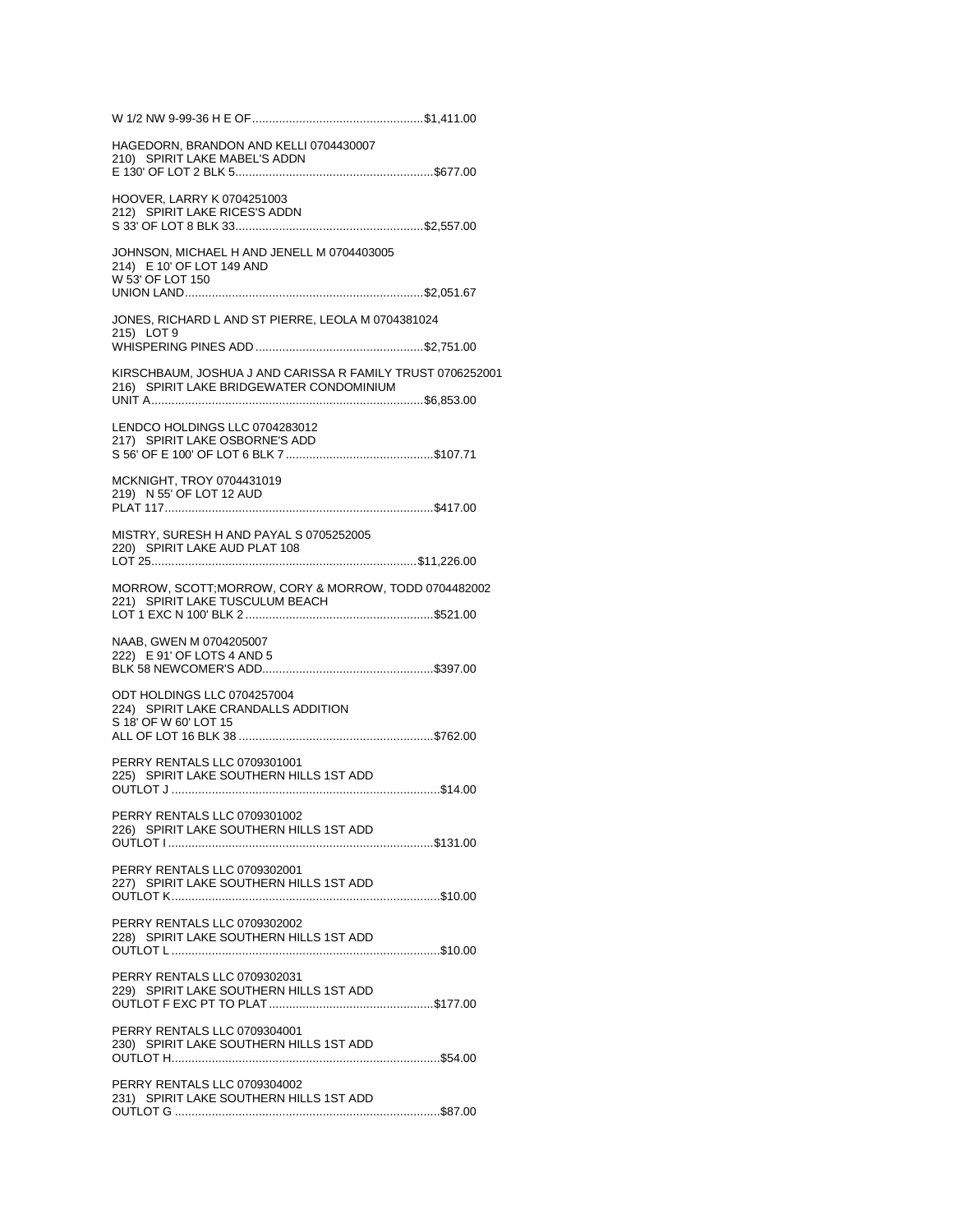| PERRY RENTALS LLC 0709305011<br>232) SPIRIT LAKE SOUTHERN HILLS 1ST ADD<br><b>OUTLOT E EXC PT</b> |  |
|---------------------------------------------------------------------------------------------------|--|
| SNYDER, KYLE G 0704209001<br>235) SPIRIT LAKE NEWCOMER'S ADD                                      |  |
| STAUSS, NICHOLAS W AND CARRIE L 0709153012<br>237) SPIRIT LAKE POINTE OF PINES 1ST ADD            |  |
| SWAIN, BRYAN STEVEN AND PATRICIA ANN 0704131001<br>238) SPIRIT LAKE BERQUIST REPLAT               |  |
| TRYON, DONNIE D 0704205003<br>239) LOT 8 AND N 10' OF<br>LOT 9 BLK 58                             |  |
| WHEELER, DESERAE J 0704178007<br>241) SPIRIT LAKE ORIGINAL TOWN                                   |  |
| ZEMLER, DOUGLAS R AND TAMMY J 0708184001<br>242) UNIT 1                                           |  |

#### **SPSLS - SPIRIT LAKE TWP-SEWER**

BOWERS, SKEETER TA, AND BOWERS, JANICE L TRUSTEE 0310426025 243) SHORE ACRES TOWNSHIP:100 SPIRIT LAKE TOWNSHIP 

THELEN, MATTHEW AND KELLY ETAL 0322201009<br>244) 1ST ADD TO JONES PASTURE TOWNSHIP:100 SPIRIT LAKE TOWNSHIP 

THELEN, MATTHEW J AND KELLY J 0311428026 245) MARTHA YARNS MEMORIAL BEACH TOWNSHIP:100 SPIRIT LAKE TOWNSHIP 

#### **SUESN - SUPERIOR CITY-ESTH SCHOOL**

| DIETRICH, LUKE ADAM AND CESIA 0435381011<br>248) SUPERIOR SUPERIOR ORIGINAL TOWN               |  |
|------------------------------------------------------------------------------------------------|--|
|                                                                                                |  |
| KIRSCHBAUM, JOSHUA J AND CARISSA R FAMILY TRUST ETAL 0435456040<br>249) SUPERIOR SECTION 35    |  |
| TRT E PT SW SE N OF RR MISC TRTS 35-100-35\$3,938.00                                           |  |
| KIRSCHBAUM, JOSHUA J AND CARISSA R FAMILY TRUST ETAL 0435456029<br>250) SUPERIOR HURDS 1ST ADD |  |
|                                                                                                |  |
| KIRSCHBAUM, JOSHUA J AND CARISSA R FAMILY TRUST ETAL 0435456039<br>251) SUPERIOR HURDS 1ST ADD |  |
|                                                                                                |  |
| WILSON, DAREN 0435452001<br>254) LOT 8 BLK 3                                                   |  |
|                                                                                                |  |
| WILSON, DAREN 0435452002<br>255) LOT 7 BLK 3                                                   |  |
|                                                                                                |  |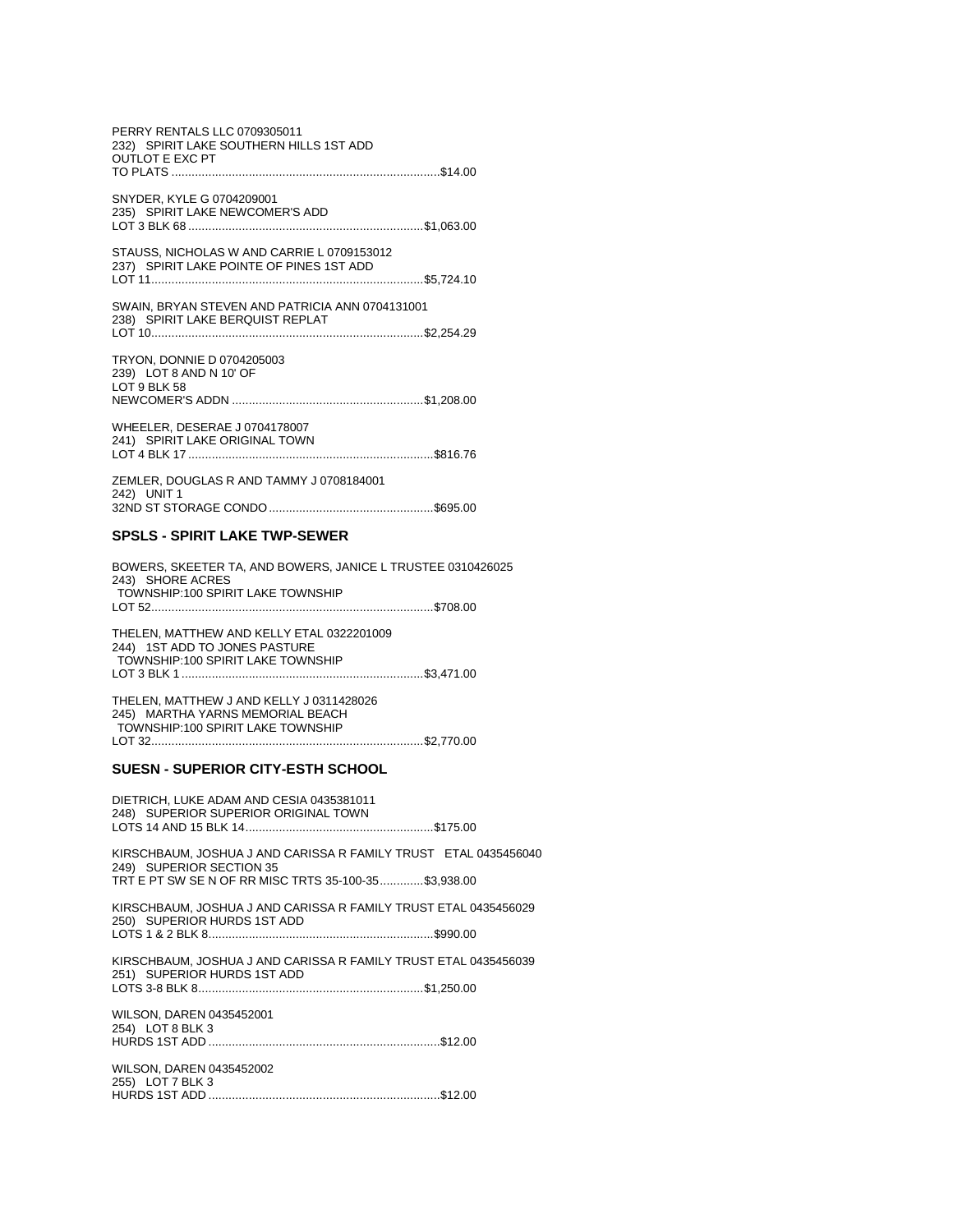| WILSON, DAREN 0435452003<br>256) LOT 6 BLK 3                                                                           |  |
|------------------------------------------------------------------------------------------------------------------------|--|
| WILSON, DAREN 0435452004<br>257) LOT 5 BLK 3                                                                           |  |
| WILSON, DAREN 0435452005<br>258) LOT 4 BLK 3                                                                           |  |
| WILSON, DAREN 0435452006<br>259) LOT 3 BLK 3                                                                           |  |
| <b>TRTRN - TERRIL CITY</b>                                                                                             |  |
| ANDERSEN, KEATON B 1215160008<br>260) TERRIL ORIGINAL TOWN                                                             |  |
| EGERTSON, JOSHUA R AND MARY 1215302003<br>261) TERRIL ORIGINAL TOWN                                                    |  |
| HOTCHKISS, KELSEY AND JUSTIN 1215308010<br>262) TERRIL ORIGINAL TOWN                                                   |  |
| POYZER, LORI 1215162008<br>270) TERRIL ORIGINAL TOWN                                                                   |  |
| REMBOLD, KENDRA 1215164008<br>271) TERRIL ORIGINAL TOWN                                                                |  |
| RIPLEY, SAMANTHA DIANNE: MOWERY, MICHAEL A & TERESA M 1215315005<br>272) TERRIL ORIGINAL TOWN                          |  |
| ROSLANSKY, JODY L 1215164007<br>273) TERRIL ORIGINAL TOWN                                                              |  |
| YELLOW CREEK LLC 1215160009<br>274) LOT 5 BLK 6                                                                        |  |
| <b>WAOKS - WAHPETON CITY</b>                                                                                           |  |
| FOSTER, THOMAS W AND MARCI KAYE 0613351025<br>276) WAHPETON AUD PLAT 115                                               |  |
| FOSTER, THOMAS W AND MARCI KAYE 0613351028<br>277) WAHPETON AUD PLAT 115                                               |  |
| HOSKING, JOHN M TRUSTEE 0625177014<br>278) WAHPETON LAKEWOOD PARK                                                      |  |
| ILICH, MARJORIE 0624354019<br>279) NLY TRIA TRT AKA PAR<br>"H" IN LOT 5 BLK 20                                         |  |
| ILICH, MARK AND BAEHR, LYNNE P 0624354021<br>280) WAHPETON MENEYATA PARK<br>PART LOT 3 AND ALL LOT 4 BLK 20 \$2,728.00 |  |
| KEMPERS, TRAVIS AND AMANDA 0626404014                                                                                  |  |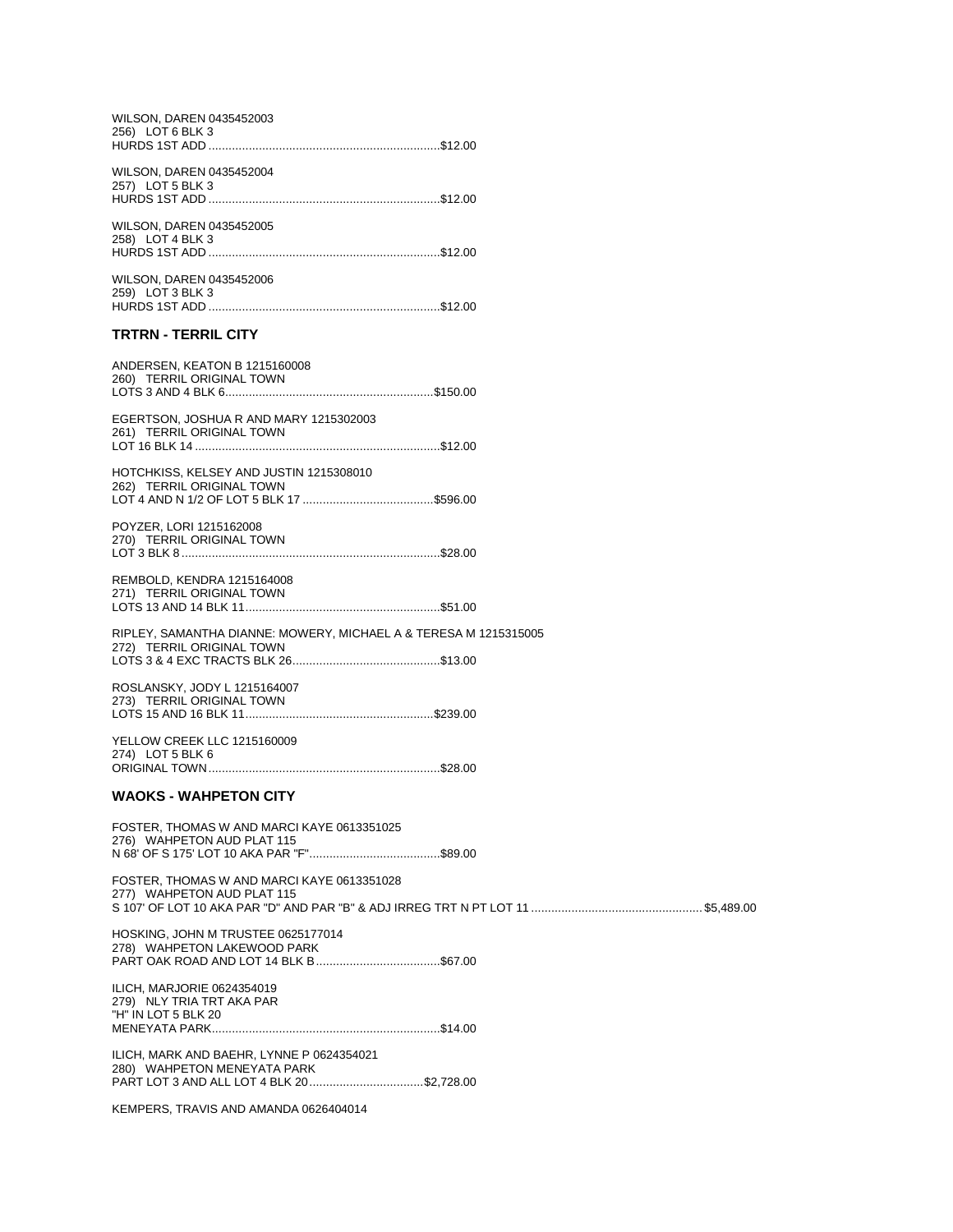| 281) WAHPETON HEATHER RIDGE |  |
|-----------------------------|--|
|                             |  |

#### **WOOKS - WEST OKOBOJI CITY-SEWER**

| PIXLER, IVAN GUY III 0636431022<br>286) E 47' OF S'LY PT LOT |  |
|--------------------------------------------------------------|--|
| PIXLER. IVAN GUY III 0636431024<br>287) LOT 15 EXC W'LY TRT  |  |

POST, ROBERT SCOTT AND BEVERLY D 0636427007 289) SWLY 5' LOTS 1&2 

#### WPEVN - WESTPORT TWP-CLAY-CEN-EVERLY SCH

DYKSTRA, RANDALL S 0931400005 290) SECTION:31 TOWNSHIP:98 RANGE:38 WESTPORT TOWNSHIP 

SCHMELING, CRAIG AND CAROL 0933400003 291) SECTION:33 TOWNSHIP:98 RANGE:38 WESTPORT TOWNSHIP TRT 481.30'X914.10' 

SCHMELING, CRAIG AND CAROL 0933400009 292) SECTION:33 TOWNSHIP:98 RANGE:38 WESTPORT TOWNSHIP 

## **PUBLIC BIDDER TAX SALE**

#### **SUESN - SUPERIOR CITY-ESTH SCHOOL**

\*DIETRICH, LUKE ADAM AND CESIA 0435381003 293) SUPERIOR SUPERIOR ORIGINAL TOWN 

\*HAMPLE, COLT 0435353011 294) SUPERIOR HURDS 2ND ADDITION 

#### **TRTRN - TERRIL CITY**

\*SURCOUF, ERIC AND PATRICIA D 1215166008 295) LOT 5 BLK 9 

#### **MOBILE HOME TAX SALE**

#### **APOKS - ARNOLDS PARK CITY**

BERGER, JASON OTHMAR 1272951 296) DICKMAN VILLA 1972 Title #30AA63335 Park: 12 - Location MH Park-Arnold Park Lot 27........................\$82.00

ERIK DUVALL CONSTRUCTION 32149 298) MARE 1978 Title #30AB12120 Park: 12 - Location MH Park-Arnold Park Lot 9........................\$165.00

FREEMAN, AMANDA MAE 161204702152 299) RIVIERA 1972 Title #30AA52308 Park: 12 - Location MH Park-Arnold Park Lot 6..........................\$76.00

KLOSNER. MARGARET MARY OR SMITH. FRANK ROSS C159 300) MARSHFIELD 1971 Title #30AB00746 Park: 26 - Woodleys MH Park- Arnolds Park Lot 9..................\$123.00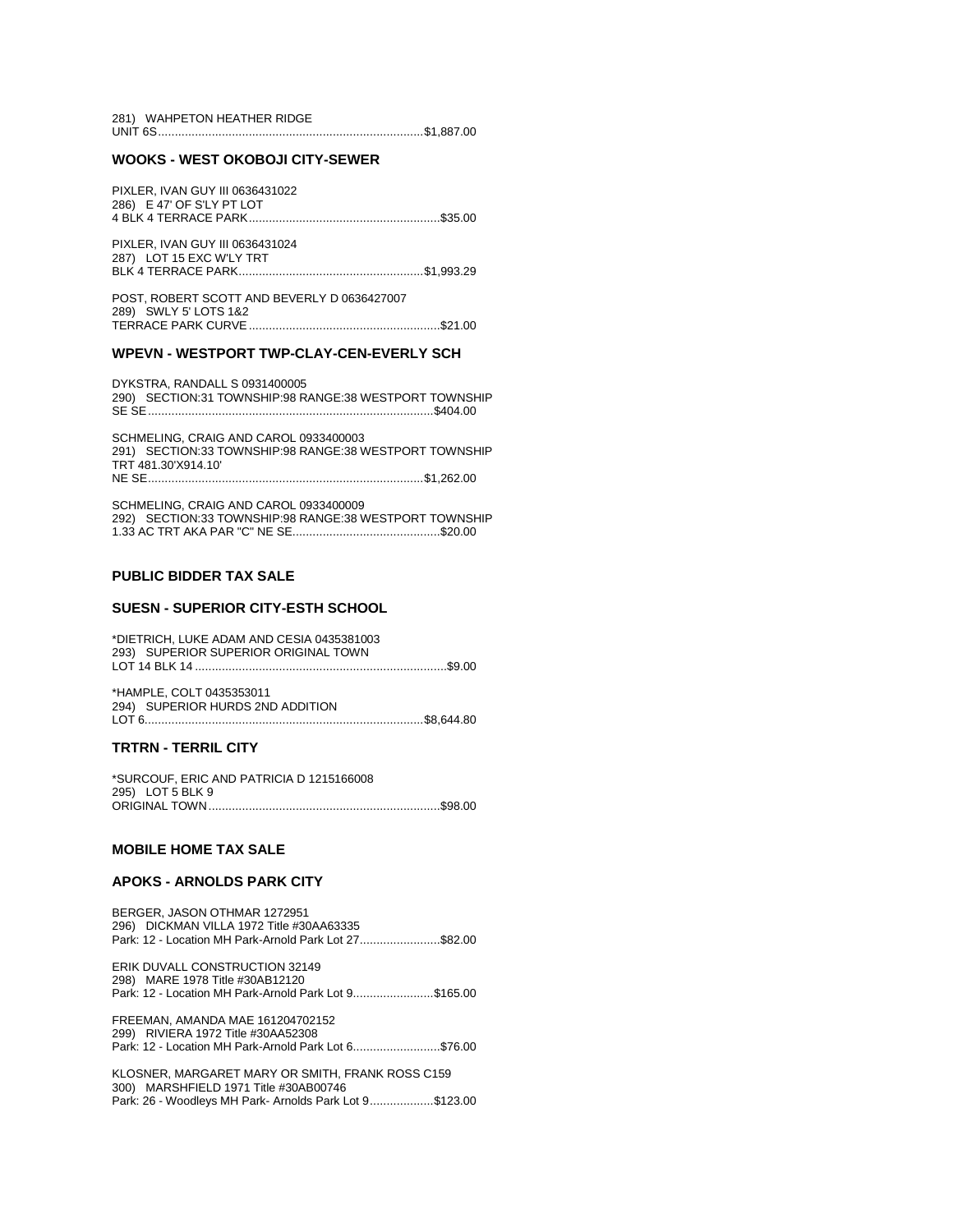| LIEBER, RANDALL SEAN SE357                           |  |
|------------------------------------------------------|--|
| 301) SKYLINE 1966 Title #30AA84813                   |  |
| Park: 14 - Lakewood Park - Arnolds Park Lot 4\$44.00 |  |

SCHARN, HEIDE JO 052106AB 302) MARSHFIELD 1994 Title #30AB09341 Park: 10 - Golf to Bay - Arnolds Park Lot 24N..........................\$109.00

TECH, LARRY LEE OR TECH, SHIRLEY JEAN M302160 303) SCHULT 2001 Title #30AA18234 Park: 12 - Location MH Park-Arnold Park Lot 24......................\$105.00

#### **CGSLS - CENTER GR TWP-SP LK-SEWER**

| PIPPETT, MICHAEL GRANT 43715          |  |
|---------------------------------------|--|
| 304) MARSHFIELD 1980 Title #30AA89414 |  |
|                                       |  |

#### **LPHLN - LAKE PARK CITY**

| SHETLER. ARTHUR ELWYN OR SHETLER. ALICE ANN HE2265   |  |
|------------------------------------------------------|--|
| 305) HIGHLAND 1990 Title #30AA92399                  |  |
| Park: 18 - Lakeside Court - Lake Park Lot 5 \$171.00 |  |

#### **MDOKS - MILFORD CITY**

| JOHNSON, ALESIA DAWN 290000HA002651A |  |
|--------------------------------------|--|
| 307) HIGHLAND 2019 Title #30AB06910  |  |
|                                      |  |
|                                      |  |

| MARRA, RORY MERTON HM7982                          |
|----------------------------------------------------|
| 308) HIGHLAND 1998 Title #30AA73860                |
| Park: 7 - Okoboji Village - Milford Lot 72\$215.00 |

WUNDER, MARIE THERESA 40356045 310) RITZ CRAFT 1965 Title #30AA22159 Park: 19 - Pioneer MH Park- Milford Lot 112.............................\$43.00

ZELLAHA, RAYMOND JAMES 4807N 311) MEDALLION 1979 Title #30AA90172 Park: 19 - Pioneer MH Park- Milford Lot 104............................\$194.00

#### **OKOKS - OKOBOJI CITY-OKO COMM SC**

| HARTMAN, GLENDA RANEE 24980                       |  |
|---------------------------------------------------|--|
| 312) ROLLO 1969 Title #30AA94247                  |  |
| Park: 24 - Smiths MH Park - Okoboji Lot 66\$65.00 |  |

#### **SLSLS - SPIRIT LAKE CITY**

| ANDERSON, SUMER MAE BERNICE S1067<br>314) NEWPORT 1973 Title #30AA86379                                                   |
|---------------------------------------------------------------------------------------------------------------------------|
| BOLLMAN, JOHN AND AMANDA ETAL M60454<br>317) HOLLY PARK 1972 Title #30AA57897                                             |
| DUHN, DELMAR EUGENE 012750054<br>318) FIELD SPECIAL 1975 Title #30AA70418                                                 |
| GERDES, PAULA KATHLEEN 135281<br>320) SCHULT 1976 Title #30W116204                                                        |
| NELSON, RANDALL LEROY 061852<br>321) MARSHFIELD 1990 Title #30AA450776<br>Park: 1 - A & K Mobile Home Park Lot 10\$105.00 |

VASQUEZ CORDOVA, PAULO DIOSDADO 4767031898 322) ATLAS MANUFACTURING CO 1976 Title #30AA89941